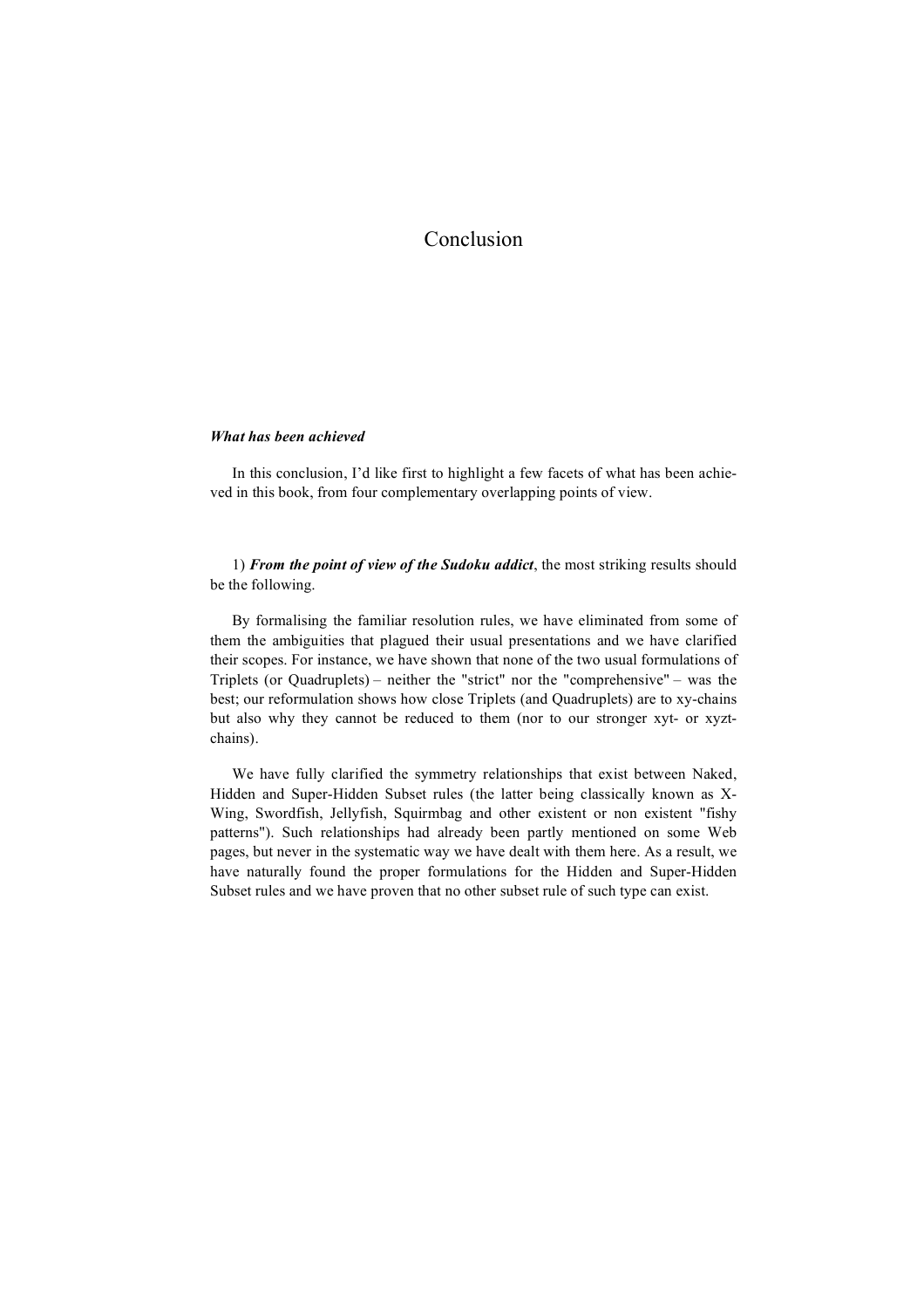More generally, we have proven three meta-theorems that automatically produce new resolution rules (their Hidden or Super-Hidden counterparts) from existing ones.

With the introduction of new graphical representations of the problem in auxiliary 2D spaces (mainly row-number and column-number spaces), we have shown that the Hidden or Super-Hidden counterparts of well-known patterns (subsets or chains) defined in natural row-column space can be detected as easily as their originals, because in these new spaces they look like the originals do in the standard representation. We have thus extended the resolution power of such patterns.

We have defined a (non strict) complexity hierarchy between the resolution rules, compatible with their logical symmetry relationships.

We have proven certain theorems showing that particular resolution rules can be formally reduced to simpler ones in the above hierarchy (e.g. "xy-chains of length 3 are subsumed by Naked-Triplets plus XY-Wing").

We have evaluated the strength of each rule by the proportion of new puzzles ("new" according to the above hierarchy) its introduction allows to solve and, for the first time, such an evaluation has been based on a large collection of puzzles (more than 56,000), with detailed results available online.

We have given chain rules a major place in this book (they occupy more than half of it), because they are the main tool for dealing with hard puzzles but they remain the subject of much confusion. We have introduced a general conceptual framework (including the notion of a target not belonging to the chain) for dealing with all conceivable types of chains and we have applied it systematically to all the types we have defined. In particular, we have introduced an intuitive graphical language of patterns for specifying chains and their targets, abstracting them from any irrelevant facet (such as a link being a row or a column or a block), and we have shown that these patterns are equivalent to logical formulæ. In our framework, the confusing notions of "chain of inferences", "weak link" and "strong link" are never used; our chains are well defined patterns of candidates, cells and links.

We have chosen the simplest kind of homogeneous chains, the xy-chains, as our main type of chains, with all the other chains being intuitive generalisations of them.

We have proven that xy-chains and c-chains should have no loops (with the practical consequence that searching for these chains becomes simpler for both a human and a computer).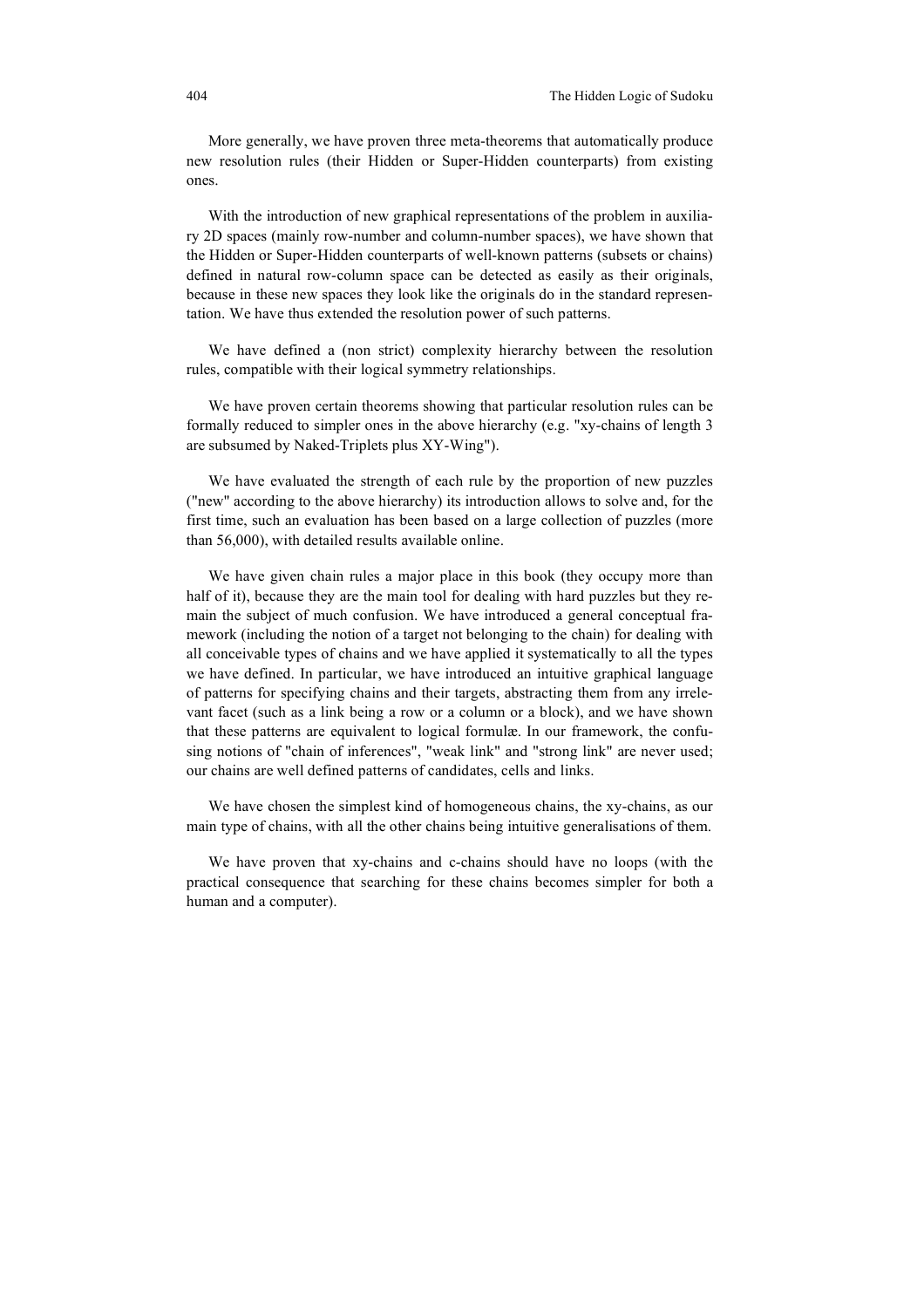By pushing the underlying logic of xy-chains to its limits, we have introduced xyt-chains and shown that they are a very natural and powerful generalisation of xychains. We have also defined another independent generalisation, the xyz-chains, and combined it with the previous one to get the xyzt-chains.

With each type of chain in natural row-column space, we have associated two new types of chains, their hidden counterparts in row-number and column-number spaces, and, in particular, we have shown the unifying power of the hidden xychains. All these chains can be spotted in either of the 2D representations, using our Extended Sudoku Board.

We have also proven theorems allowing to combine our various types of homogeneous chains to build heterogeneous, more complex, ones.

In this second edition, we have generalised the above 2D chains, introduced their fully super-symmetric 3D versions (the nrc-, nrct-, nrcz- and nrczt- chains) and shown that all these types of chains can still be considered in a natural way as various generalisations of the basic xy-chains.

We have produced a multiplicity of well chosen examples proving that particular resolution rules cannot be reduced to simpler ones (in the above hierarchy).

In particular, we have proven that, using only the types of chain rules introduced in the first edition, it is necessary to consider chains of length more than thirty if we want to have a chance of solving all the randomly generated puzzles without resorting to Trial and Error or assuming the uniqueness of a solution.

In the first edition, we had exhibited a set of resolution rules (L13) based on only 2D chains that could solve 97% of the randomly generated minimal puzzles and 99,67% of the 36,628 17-minimal puzzles in the famous Royle database (without resorting to Trial and Error or to an assumption of uniqueness).

In this second edition, we have also exhibited a set of resolution rules (M5) that can solve more than 99% of the randomly generated minimal puzzles using only 3D chains of length no more than five and a set of resolution rules (M7) that can solve 99.9% of these puzzles using only 3D chains of length no more than seven. As psychologists consider that human short term memory has size seven plus or minus two, this means that a human being using these rules should be able to solve almost any puzzle without any computer assistance (but still with some patience). It should be noticed that these chains do not include subsets (Hinges or Almost Locked Sets or grouped chains), contrary to the currently popular chains (Nice Loops or Alternating Inference Chains), thus avoiding a potential source of exponential behaviour.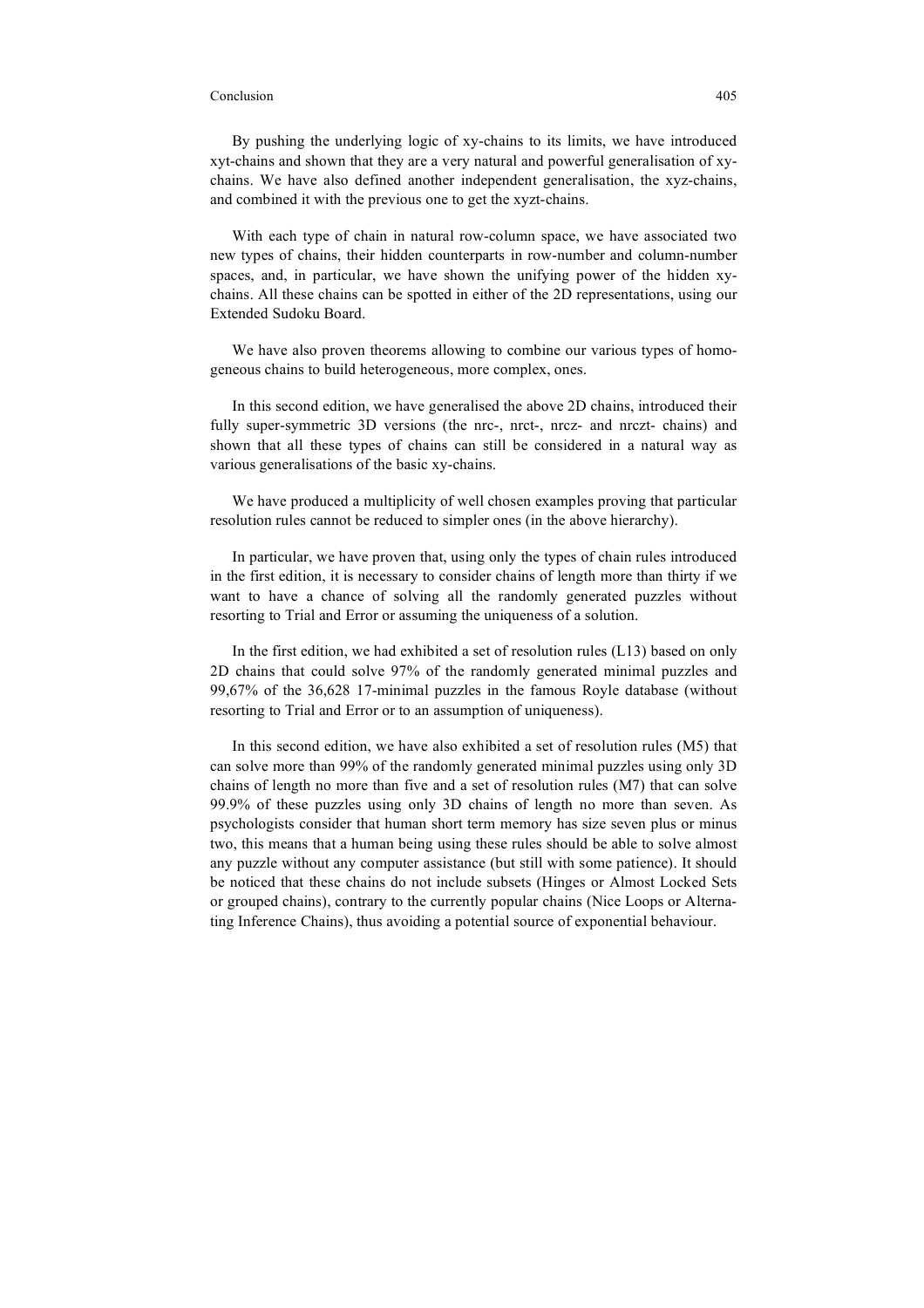2) *From the point of view of mathematical logic*, our most obvious result is the introduction of a strict formalism allowing a clear distinction between the straightforward *Sudoku Theory* (that merely expresses the constraints defining the game) and all the possible *Sudoku Resolution Theories* formulated in terms of conditionaction rules (that may be put to practical use for solving puzzles). We have given a clear logical definition of what a "resolution rule" is, as opposed to any logically valid formula. With the notions of a resolution theory T and a resolution path (which is merely a proof of the solution within T, in the sense of mathematical logic), we have given a precise meaning to the widespread but as yet informal idea that one wants a "pure logic solution". This leads to both sound foundations and intuitive justifications for our resolution theories, exhibiting the following facets and consequences.

We have established a clear logical (epistemic) status for the notion of a candidate – a notion that is quasi universally introduced for stating the resolution rules but that does not pertain *a priori* to Sudoku Theory and that is usually used only from an intuitive standpoint. Moreover, we have shown that the epistemic operator that must appear in any proper formal definition of this notion can be "forgotten" in practice when we state the resolution rules and that this notion can be considered as primary, provided that we work with intuitionistic (or constructive) logic instead of standard logic (this is not a restriction in practice). Notice that this whole approach can be extended to any game that is based on techniques of progressive elimination of candidates.

We have also defined what a "resolution method" based on a resolution theory is and we have shown that all the resolution theories introduced in this book have the very important *confluence property*, allowing any ordering to be superimposed on their resolution rules without changing their overall resolution capacity. As a major practical consequence, in any software implementation of a resolution theory into a resolution method (e.g. in our SudoRules solver), we may take advantage of any convenient ordering of the rules.

The natural symmetries of the Sudoku problem have been expressed as three general meta-theorems asserting the validity of resolution rules obtained by some simple transformations of those already proven. These meta-theorems have been stated and proven both intuitively and formally. As a first example of how these metatheorems can be used in practice, we have exhibited a precise relationship between well known (Naked and Hidden) Subset rules with what we call their Super-Hidden counterparts (the famous "fishy patterns") and we have proven some form of completeness of the set of known Subset rules. As a second example of how these meta-theorems can be used in practice, we have defined entirely new types of chain rules, hidden chains of various types, and shown their unifying power.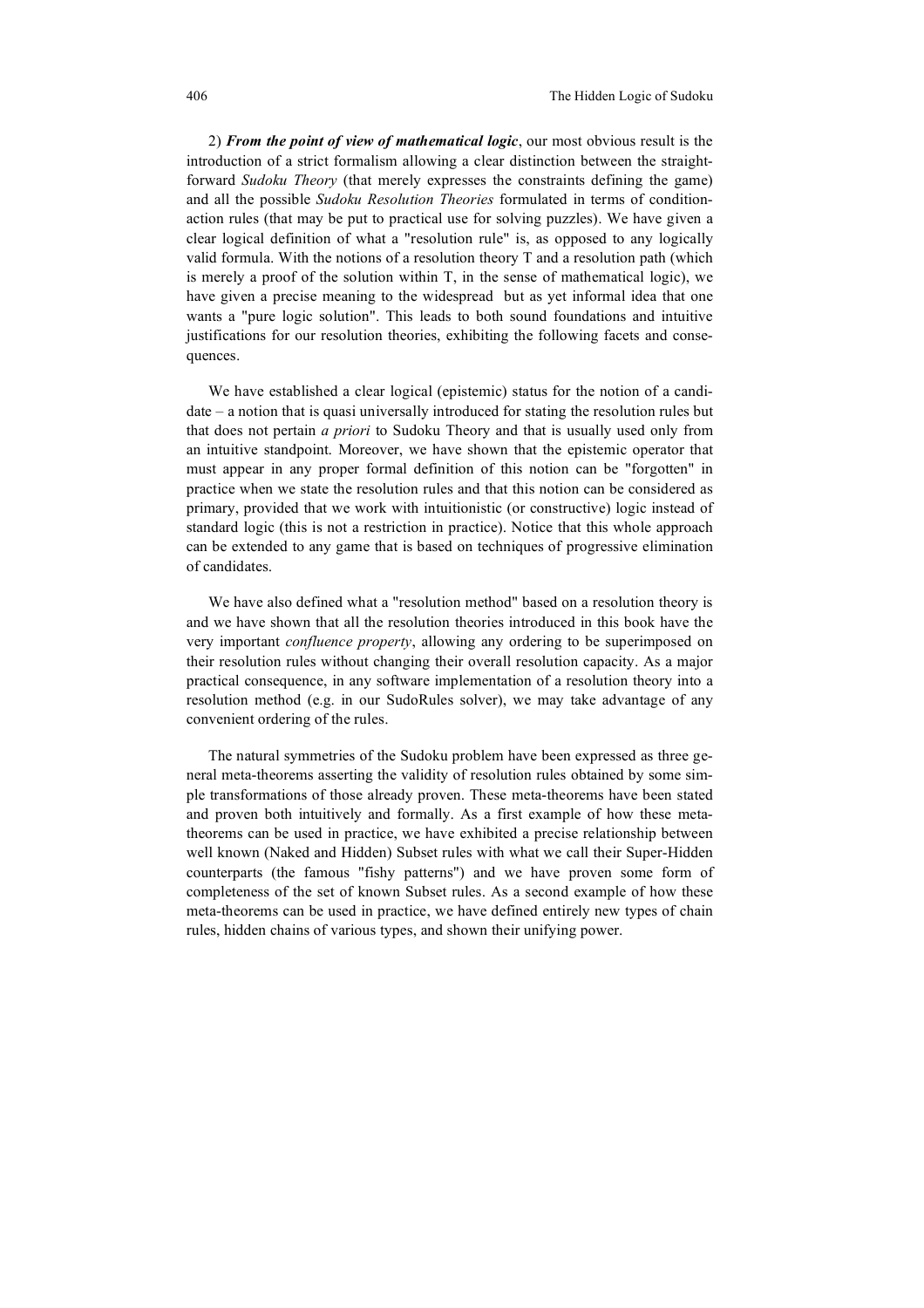We have also devised a direct proof of the existence of a simple and striking relationship between Sudoku and Latin Squares: *a block-free resolution rule (i.e. a rule that does not mention blocks or squares) is valid for Sudoku if and only if it is already valid for Latin Squares*. Notice that it does not seem one can prove this result by using only the general methods one would expect to see used in such cases: either the interpolation theorem or the techniques of Gentzen's sequent calculus.

Finally, we have provided a very intuitive example of how difficult it may be to transform a theory formulated in terms of (a few and simple) constraints into a set of "production rules" (or condition-action rules). This also shows that, although the given constraints on rows and columns on the one hand and the constraint on blocks on the other hand can be formulated as axioms with independent predicates, many of the condition-action rules necessary to operationalise them do mix these predicates. This mixture is most visible in the 3D (or fully super-symmetric) chain rules.

3) *From the point of view of Artificial Intelligence* (AI), the following should be stressed.

Sudoku is a wonderful example for AI teachers. It has simpler rules and is more accessible for student projects than games such as chess or go, but it is much more complex and exciting than the usual examples one can find in AI textbooks (Tic-Tac-Toe, Hanoi Towers, Monkey and Bananas, Bricks World, …). It easily suggests lots of projects based on the introduction and the formalisation of new types of rules since no complete set of resolution rules is known (see below).

Sudoku provides a very good illustration of a basic software engineering principle: never start writing a program (or a knowledge base for an inference engine) unless you have a non-ambiguous specification for it. The logic of certain resolution rules is so subtle that the least deviation from it (e.g. forgetting that a target of a chain may not belong to it or that loops are not allowed in a chain) has "catastrophic" consequences (typically some puzzles being falsely claimed to have no solution). This can also be considered a nice illustration of Newell's classical distinction (introduced in [New 82]) between the *knowledge level*, here assimilated to the logical formulation, in which knowledge must be formulated in a "declarative" form independent of any processes that might be applied to it, and the *symbol level*, here assimilated to the set of rules in the CLIPS or the JESS language, in which the knowledge level is *operationalised* in a form that may depend (and does largely depend in practice) on the specificities of the knowledge representation and processing tools used to implement it. Although this book does not tackle this point, there are many ways a given resolution rule (as formulated in logic) can be implemented as a production rule in an inference engine, which are more or less related to the different ways it may be used in practice.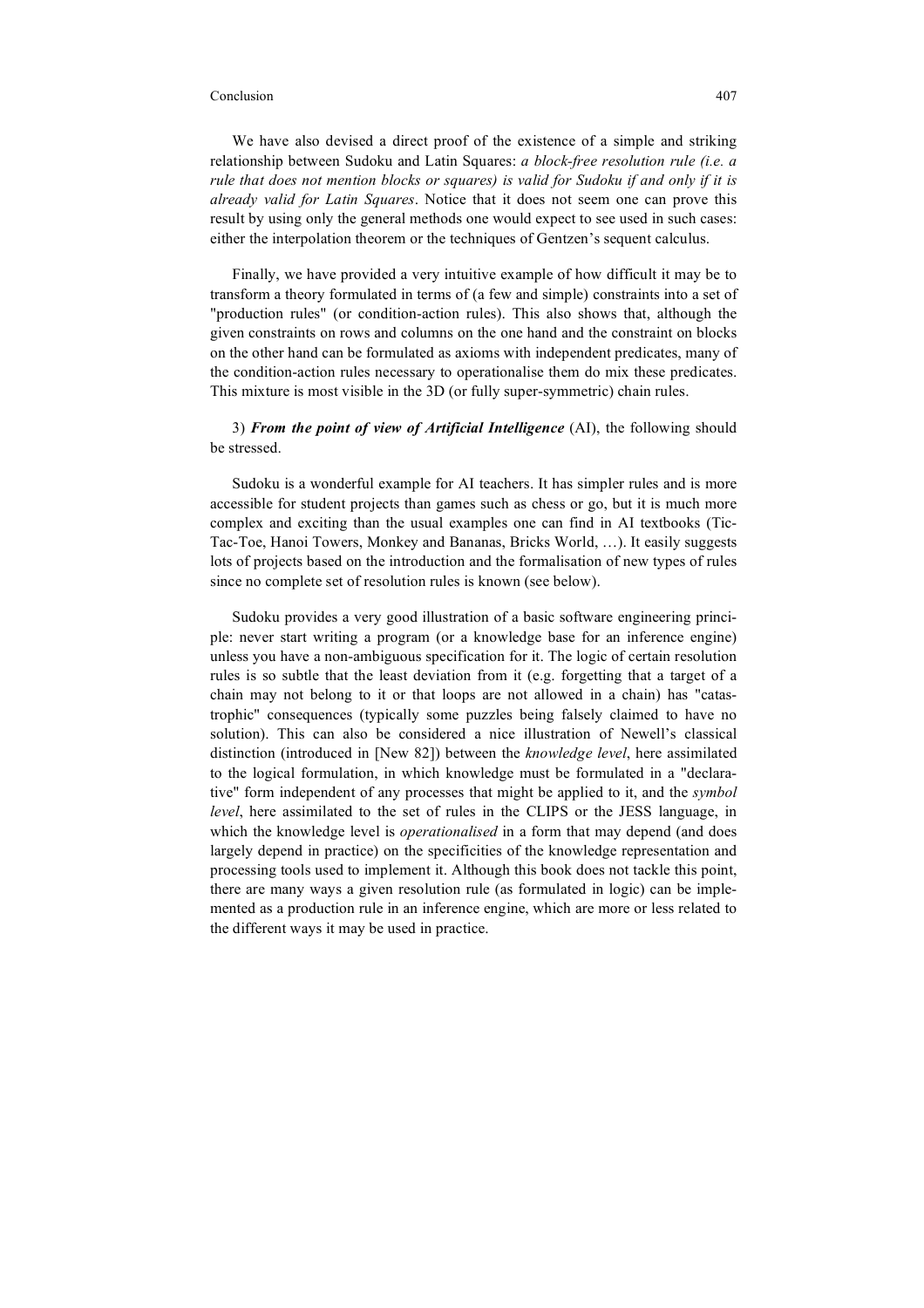Sudoku is also a wonderful testbed for the inference engine chosen to run the knowledge base of resolution rules. The logic of the set of rules is so intricate that many functionalities of the inference engine are stringently tested, which is how we discovered a longstanding undocumented bug in the management of saliences in JESS. With long series of puzzles to solve, memory management can also be a problem (as it is in CLIPS).

The previous topic is related to a crucial problem of AI, both practical and epistemological: how can one be sure that the system does what it is intended to do? Although this is already a very difficult question for classical software (i.e. mainly procedural, notwithstanding the object oriented refinements), it is much worse for AI, for two main reasons. Firstly, the logic underlying a knowledge base is generally much more complex than a set of procedures is (otherwise it would probably be much better to solve the problem with procedural techniques) and secondly an inference engine is a very complex piece of software and debugging it is very difficult.

As a general result, using AI to prove theorems (although this has always been and remains one of the key subtopics of the domain) may make mathematicians and logicians very suspicious.

As a specific result, all the independence theorems that have been proven in this book rely on the correctness of the inference engine we used for our computations. They do not depend on this correctness when we assert that "theory T allows the following resolution path for puzzle P", since the validity of any particular path can easily be checked "by hand", whichever method was used to generate it. But these independence results depend on this correctness any time we state that a particular theory is not able to find a solution for some puzzle P. This is why all our computations have finally been done with CLIPS instead of JESS despite the fact that CLIPS regularly gets lost in memory management problems and computation times on long series of puzzles grow astronomical. But the fact that, due to its problem with the management of saliences<sup>1</sup>, JESS misses some inferences on simpler rules, even though this may be infrequent, disqualifies it as a theorem prover in our case (so much so that missed inferences also vary from one version to the next). Obviously, this does not prove that CLIPS is bug free. The only certain conclusions are that, using the same knowledge base, CLIPS solved (a few) more puzzles than JESS and never returned any spurious message of type "this puzzle has no solution".

Of course, these independence theorems also rely on the correctness of the knowledge base we have developed to implement all the rules defined in this book.

 $\overline{a}$ 

<sup>&</sup>lt;sup>1</sup> It seems that this bug has been corrected in the latest release of JESS (71b1) available as of the publication of this second edition. But we haven't carried out systematic tests.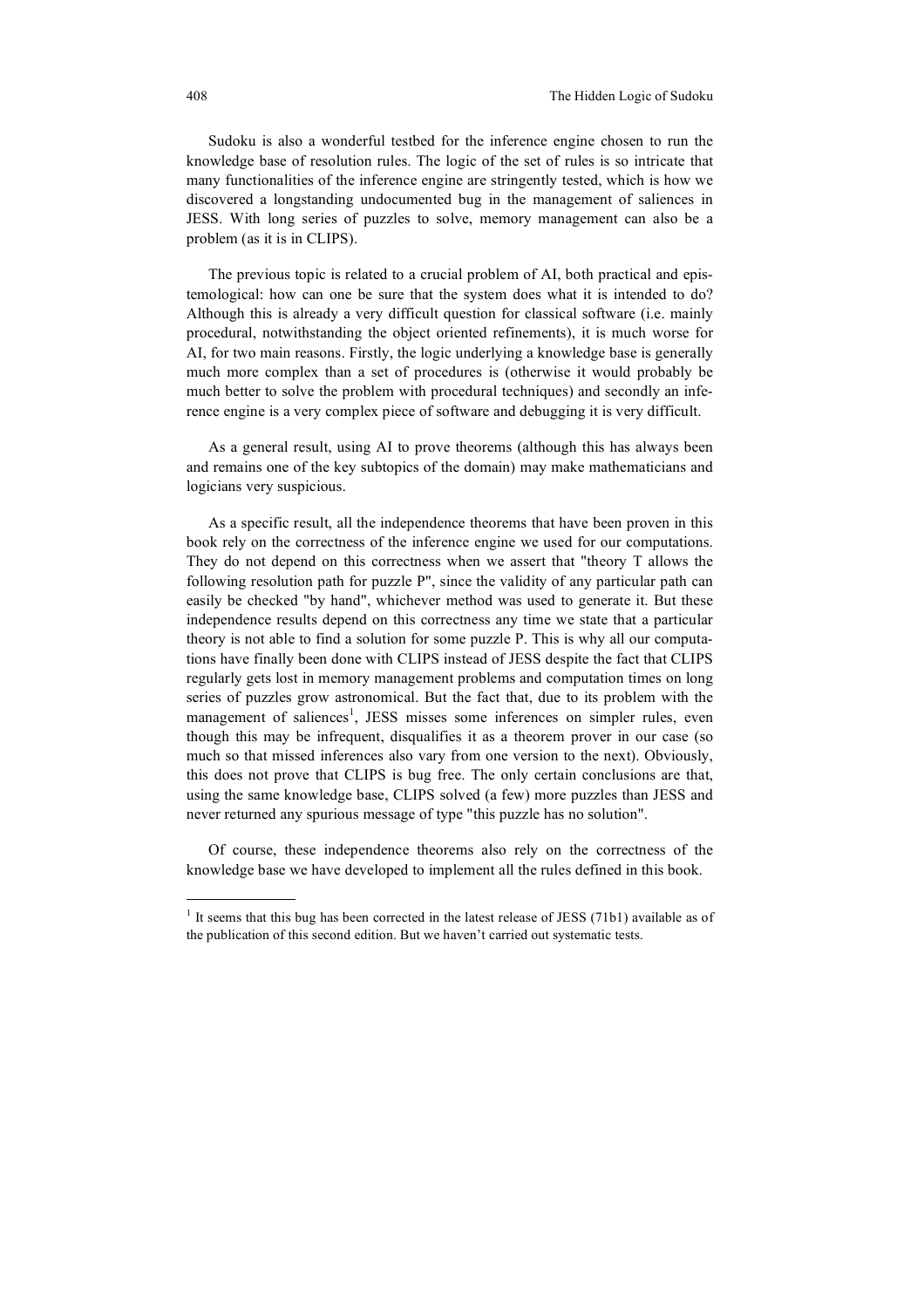In this respect, I would like to make three points:

– firstly, thanks to the monotonicity of the facts base (each rule can only add values or not-candidates), a confluence theorem has been proven, which guarantees that there cannot be unwanted interactions between the rules;

– secondly, each individual rule has received the same systematic treatment: it has been stated in plain English, with great care being taken for not forgetting any conditions; it has then been proven, still in plain English, in rather straightforward steps that can be checked by anybody; its formulation in multi-sorted logic (or, for the chain rules, in our equivalent graphical formalism) has been shown to be the direct transliteration of the English one; in turn, the CLIPS or the JESS formulation is the direct transliteration of the logical one, thus minimising the possibilities of discrepancies between successive steps in the development;

– thirdly, the current release of our solver (SudoRules 13) has been tested on more than 56,000 puzzles known to have a unique solution (and this produced the classification results in chapters XXI and XXIII); whereas an error in a rule that would illegitimately eliminate candidates leads very rapidly to the claim that a puzzle has no solution (this allowed the detection of a few subtle bugs in the first version of SudoRules), it is noticeable that SudoRules has not yet produced an incorrect result in the CLIPS environment.

4) *Finally, considering the (currently very fashionable) notion of complexity*, problems that can be stated in simple terms but that need a complex solution are not anything new, although the general idea may remain obscure for the novice thinker. Among the most famous problems of this type, you have certainly heard of the fourcolour problem in graph theory or Fermat's conjecture in arithmetic (now known as the "Fermat-Wiles Theorem", since it has been proven recently by Andrew Wiles, more than three centuries after its formulation by Fermat). But proofs of these theorems are not really accessible to the non-mathematician and the type of complexity hidden behind the problem statement therefore remains very abstract. With the notion of deterministic chaos, the second part of the twentieth century has uncovered a new type of complexity: some dynamical systems ruled by very simple equations may have very complex trajectories and two neighbouring points may follow quickly diverging paths – but this also remains a little mysterious if you do not have a minimum mathematical background.

On the contrary, with the popular game of Sudoku, you can get a feeling of another type of complexity, computational complexity (how this is related to the previous ones remains an interesting but very difficult question). Sudoku is known to be NP-complete, i.e., to state it very informally (and somewhat incorrectly), when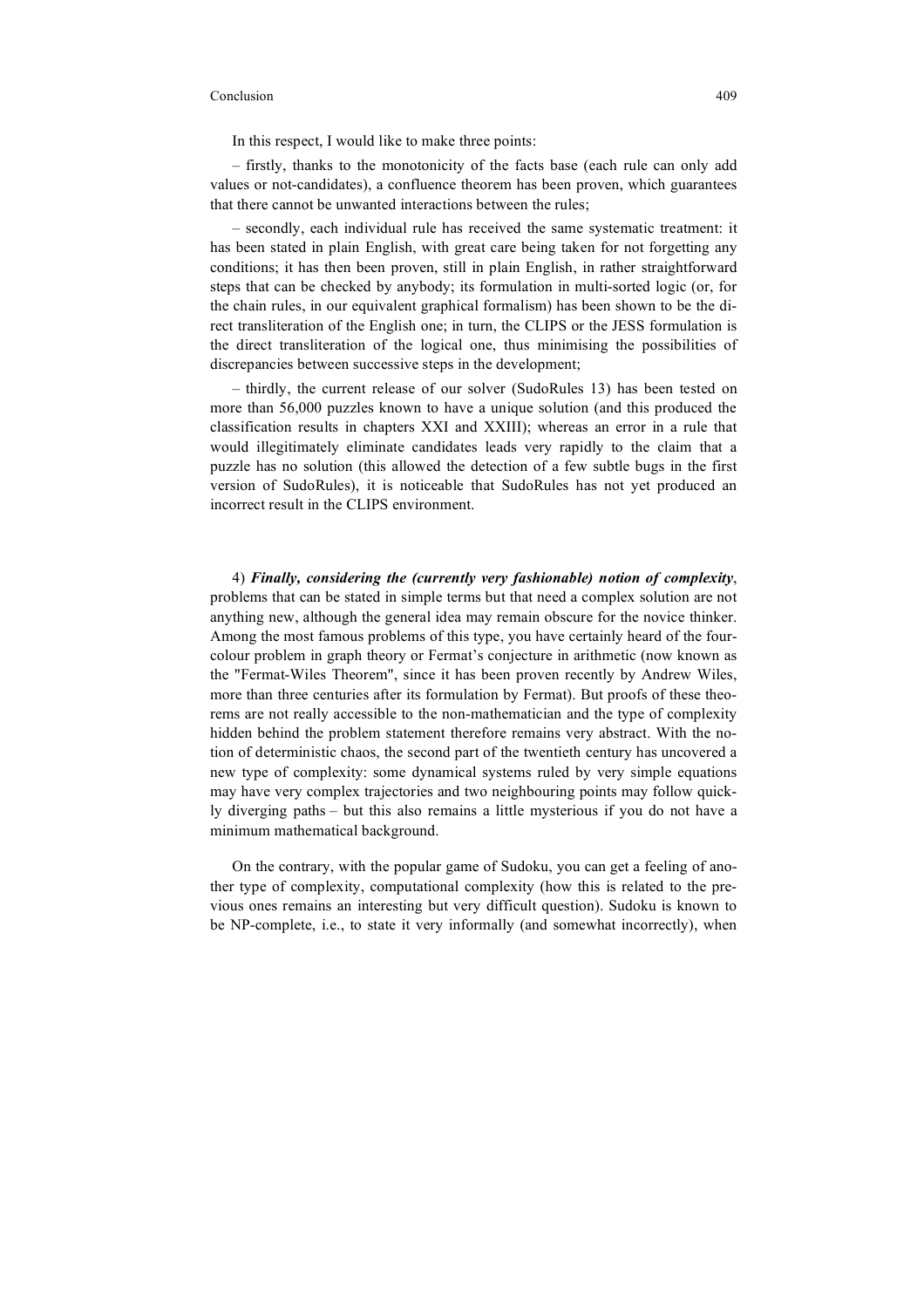we consider grids of increasing sizes, resolution times grow faster than any deterministic polynomial algorithm. As you will never try to solve a Sudoku puzzle on a 100x100 grid (unless you have unlimited free access to a psychoanalyst), this may also remain an abstract definition. There is nevertheless a difference with the previous examples: you can already get a foretaste of the underlying complexity with the standard 9x9 puzzles (e.g. by comparing them to their homologues on 4x4 grids, the so-called Sudokids).

The Sudoku problem is defined by four very simple constraints, immediately understood by everybody in terms of "single occupancy" of a cell and of "mutual exclusion" in a row, a column or a block. For a classically formatted mind, it is therefore natural to think that any puzzle can easily be proven to have no solution or be solved by a finite set of simple operational resolution rules of the condition-action type: "in such a situation carry out such an action (assert a value or eliminate a candidate)". And this idea can only be reinforced if you consider the majority of puzzles published in newspapers. But the independence results proven in this book through a multiplicity of examples have shown that very complex resolution rules are indeed needed.

What this book has shown then, in both intuitive and logically grounded ways, is that writing a set of operational rules for solving an apparently very simple constraints propagation problem may be a very complex task. (Indeed, notwithstanding their overall complexity, the rules that have been defined in this book do not even form a complete resolution theory.) Moreover, as all the NP-complete problems are equivalent (through polynomial transformations) and some of them have lots of practical applications, such as the famous travelling salesman, dealing with the apparently futile example of Sudoku may provide intuitions on problems that seem to be unrelated.

#### *What has been partly achieved (from the point of view of AI)*

In the introduction, we said we wanted a set of rules that would simulate a human solver and that could explain each of the resolution steps. The explanations produced by SudoRules are largely illustrated by the listings given in this book; they are sufficiently explicit once you know the definitions of our rules and it would be easy work to make them still more explicit for those who do not know them; but we do not consider this as a very exciting topic. As for the solver facet, SudoRules does simulate a human solver, a particular kind of player who would try all our rules systematically (ordered according to their complexity) on all of their potential instantiations.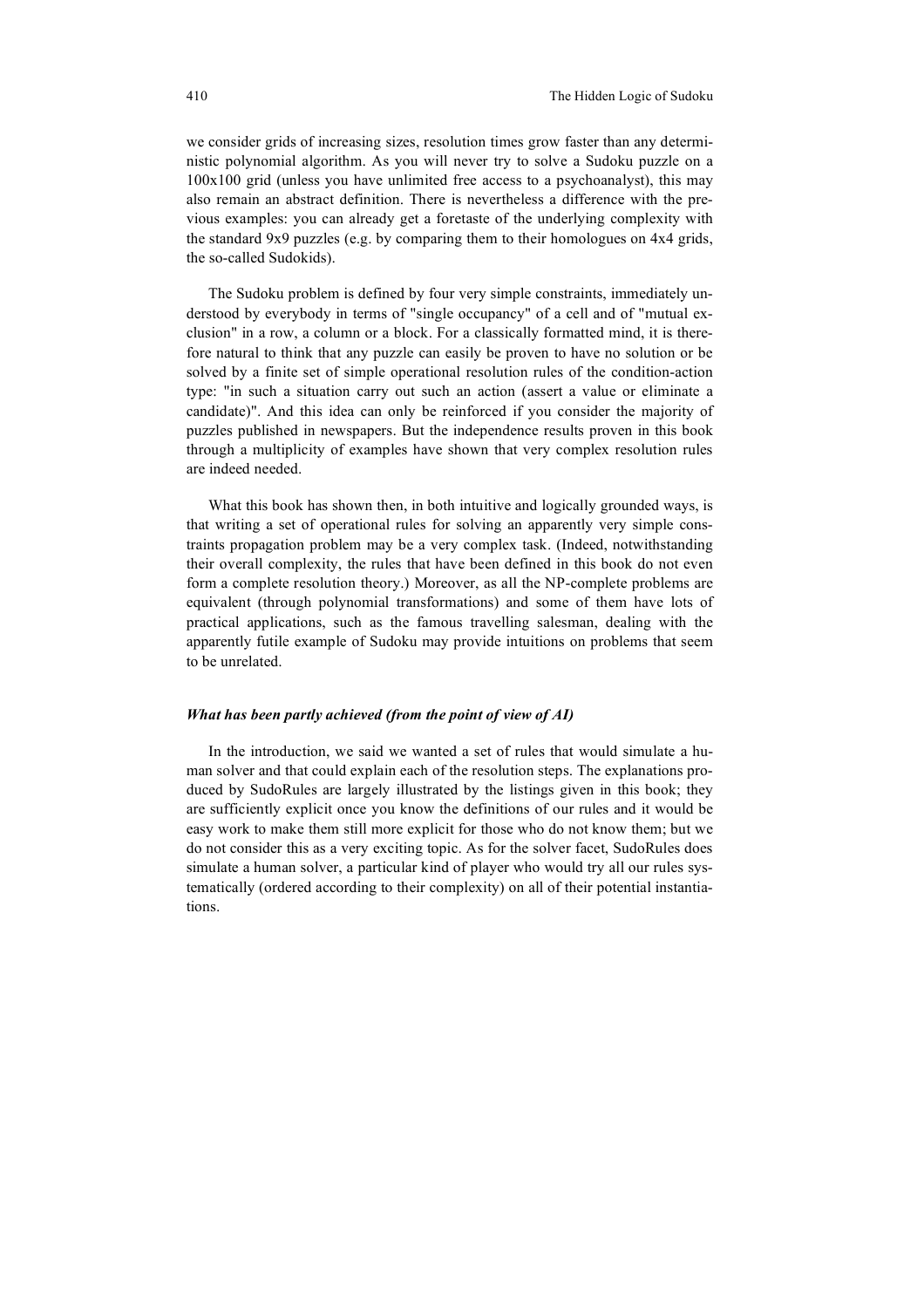Is it likely that any human solver would proceed in such a systematic way? He may prefer to concentrate on a part of the puzzle and try to eliminate a candidate from a chosen cell (or group of cells). What may be missing then in our system is a "strategic" knowledge level: when should one look for such or such pattern? But I have no idea of which criteria could constitute a basis for such strategic knowledge; moreover, as far as I know, whereas there is a plethora of literature on resolution techniques (often misleadingly called strategies), nothing has ever been written on the ways they should be used, i.e. on what might legitimately be called strategies.

To say it otherwise, we do have a strategic level: searching for the different patterns in their order of increasing complexity. Notice that there is already more strategy in this than proposed by most of the books or Web pages on the subject. The question then is: can one define a better (or at least another) strategy? Well, the rules in this book (and the corresponding software SudoRules) are there; you can use them as a basis for further analysis of alternative strategies. One of the simplest ways to do so is to modify the complexity measure and the ordering we have defined on the set of rules. For instance, using psychological analyses, one could break or relax the symmetry constraints we have adopted.

## *What was not our purpose and has not been achieved; open questions*

The first thing that has not been done in this book is a review of all the advanced rules that have been proposed, mainly on the Web (under varying names, in more or less clear formulations, with more or less defined scopes). The list would be too long and moreover it is regularly increasing. The best place to get an idea on this topic is in the recent book by Andrew C. Stuart ([STU 07]) or on the Web, in particular in the Sudoku Players Forum:

http://www.sudoku.com/forums/viewtopic.php?t=3315

(with the problem that chains are often considered as "chains of inferences" instead of patterns and they are sometimes classified according to absurd criteria).

Instead, our two main purposes in this regard were to take advantage of the symmetries of the game in a systematic way and to isolate a limited number of rule types, with rules definitions extended as far as the arguments used in their proofs allowed: this is how we introduced xyt-, xyz- and xzyt- chain rules (on the basis of xy-chain rules) and their hidden counterparts (on the basis of our general metatheorems); this is also how this second edition introduced the 3D chain rules. Of course, we do not claim that there may not be another general type of rules that should be added to ours. For instance, if you admit uniqueness of the solution (i.e. add the axiom of uniqueness), much work remains to be done in order to clarify all the techniques that have been proposed to express it in the form of U-resolution